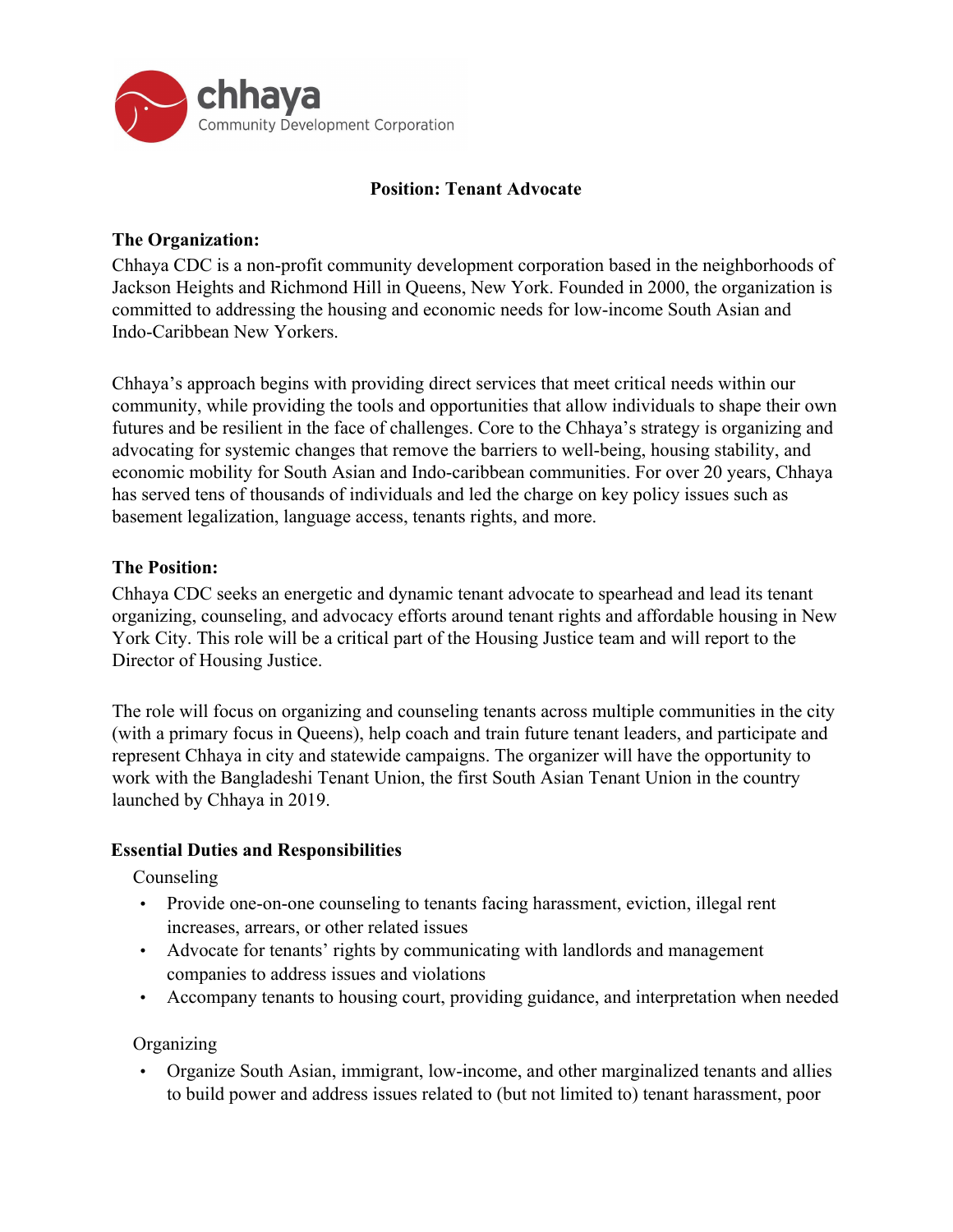

living conditions, predatory equity, rent hikes, and other tactics unscrupulous landlords use to expedite community displacement

- Educate tenants and neighborhood residents on tenants' rights, fair housing, gentrification, and anti-displacement strategies, through community organizing, one-on-one counseling, workshops and legal clinics
- Lead Chhaya's organizing, outreach and advocacy efforts on tenant rights, predatory equity, and other emerging issues in the community
- Participate in coalition efforts on housing rights
- Manage Chhaya's relationships with tenants, partner organizations, coalitions, electeds, and community members

Program Administration

- Prepare and manage reports relevant to Chhaya's housing and tenant organizing work;
- Assist with other related tasks, as needed
- Organize legal clinics in partnership with legal providers and coordinate legal assistance for individual tenants

# **Core Competencies**

To perform the job successfully, an individual should demonstrate the following competencies:

- Highly motivated self-starter and committed to social justice
- Outstanding interpersonal and communication skills
- Must be a team player
- Strong public speaking and writing skills
- Strong analytical skills
- Experience and willingness to work on base building, door knocking, and organizing
- Desire to learn and open to challenges
- Good judgement with strong ethical values
- Reliable and trustworthy
- Critical thinker, problem-solver, creative, open-minded, and flexible
- Comfortable working in diverse, multicultural, and immigrant communities
- Respectful and supportive of multi-ethnic, multi-faith, and multilingual communities

## **Qualifications:**

- Experience in community organizing, with a proven track-record of base-building and campaign management
- Bilingual in English and a South Asian language (Bangla, Punjabi, Urdu, Nepali, Tibetan or Hindi)
- Highly organized with the proven ability to work under tight deadlines, prioritize, and handle multiple priorities simultaneously